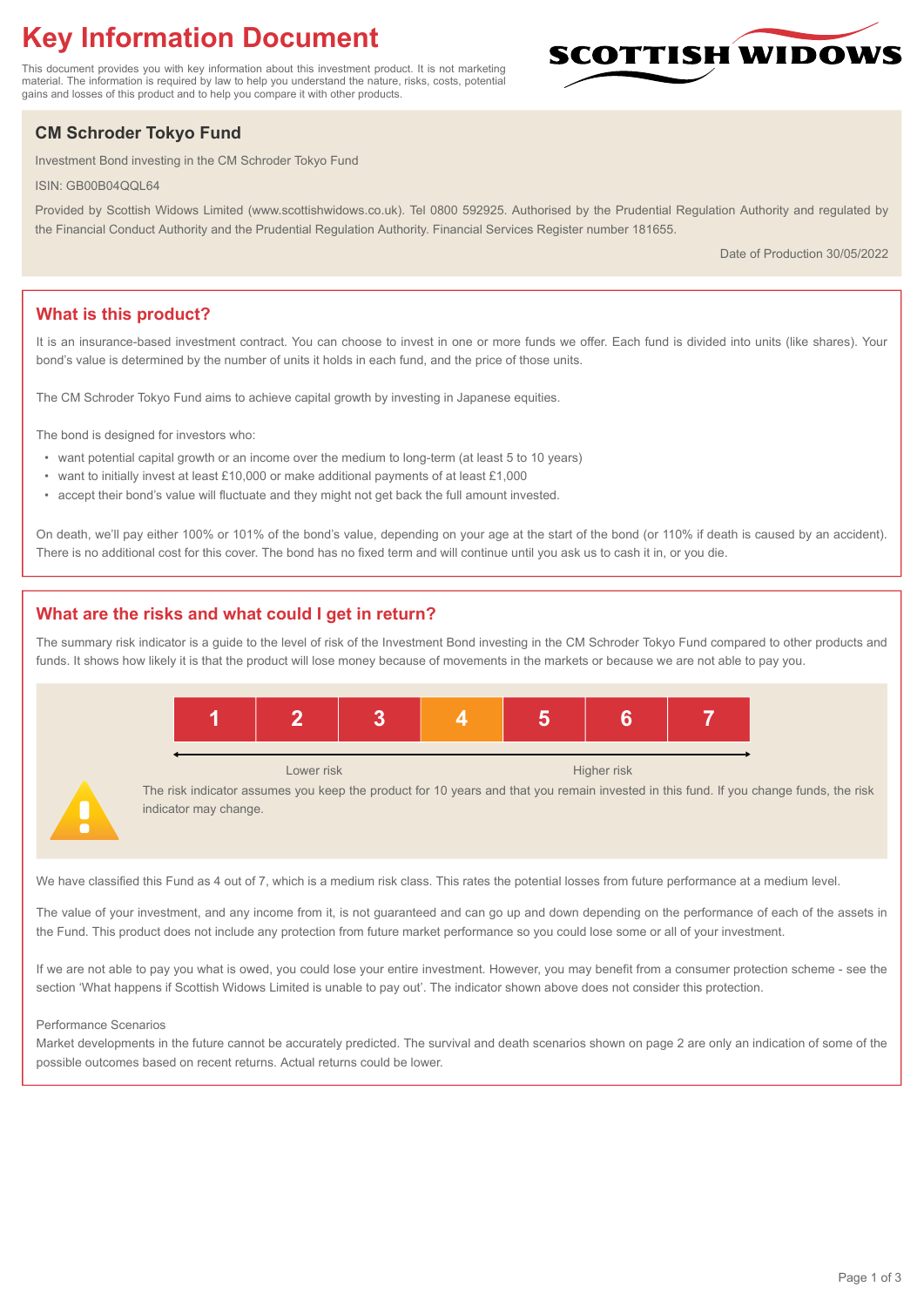

#### **What are the risks and what could I get in return? (continued)**

This table shows the money you could get back over the next 10 years, under different scenarios, assuming that you invest £10,000. The figures below assume no withdrawals are taken and do not allow for any Large Fund Bonus which may apply. The scenarios shown illustrate how your investment could perform. You can compare them with the scenarios of other products. The scenarios presented are an estimate of future performance based on evidence from the past on how the value of this investment varies, and are not an exact indicator. What you get will vary depending on how the market performs and how long you keep the investment. The stress scenario shows what you might get back in extreme market circumstances, and it does not take into account the situation where we are not able to pay you. The death scenario assumes investments perform in line with the moderate scenario.

The figures shown include all the costs of the product itself, but may not include all the costs that you pay to your adviser. The figures do not take into account your personal tax situation, which may also affect how much you get back. Before deciding to invest, you should read the Additional Information Document for more information on the risks and what you might get back. See page 2 for information on how the performance scenarios are calculated.

| <b>Investment £10,000</b> |                                                    |           |           |                                             |  |  |
|---------------------------|----------------------------------------------------|-----------|-----------|---------------------------------------------|--|--|
|                           | 1 year                                             |           | 5 years   | 10 years<br>(Recommended<br>holding period) |  |  |
| <b>Survival Scenarios</b> |                                                    |           |           |                                             |  |  |
| <b>Stress scenario</b>    | What you might get back after costs                | £3,247    | £4,525    | £3,097                                      |  |  |
|                           | Average return each year                           | $-67.53%$ | $-14.67%$ | $-11.06%$                                   |  |  |
| Unfavourable scenario     | What you might get back after costs<br>£8,120      |           | £6,405    | £5,418                                      |  |  |
|                           | Average return each year                           | $-18.80%$ | $-8.52%$  | $-5.95%$                                    |  |  |
| Moderate scenario         | What you might get back after costs                | £10,001   | £10,209   | £10,476                                     |  |  |
|                           | Average return each year                           | 0.01%     | 0.41%     | 0.47%                                       |  |  |
| Favourable scenario       | What you might get back after costs                | £12,320   | £16,277   | £20,261                                     |  |  |
|                           | 23.20%<br>Average return each year                 |           | 10.23%    | 7.32%                                       |  |  |
| <b>Death scenarios</b>    |                                                    |           |           |                                             |  |  |
| Insured event             | What your beneficiaries might get back after costs | £10,101   | £10,311   | £10,580                                     |  |  |

#### **What happens if Scottish Widows is unable to pay out?**

Your Plan is fully covered by the Financial Services Compensation Scheme. More information about compensation arrangements is available from the Financial Services Compensation Scheme, who can be contacted on 0800 678 1100 or 0207 741 4100 or via their website at www.fscs.org.uk

## **What are the costs?**

The Reduction in Yield (RIY) shows what impact the total costs you pay will have on the investment return you might get. The total costs take into account one-off, ongoing and incidental costs. The amounts shown here are the cumulative costs of the product itself, for three different holding periods. The monetary figures shown assume you invest £10,000 and investments perform in line with the moderate scenario. The figures are estimates and may change in the future. The person selling you or advising you about this product may charge you other costs. If so, this person will provide you with information about these costs, and show you the impact that all costs will have on your investment over time.

| Investment £10,000              |                             |                              |                            |  |  |  |
|---------------------------------|-----------------------------|------------------------------|----------------------------|--|--|--|
| <b>Scenarios</b>                | If you cash in after 1 year | If you cash in after 5 years | If you cash in at 10 years |  |  |  |
| Total costs                     | £246                        | £1,000                       | £1,883                     |  |  |  |
| Impact on return (RIY) per year | 2.46%                       | 2.06%                        | 2.01%                      |  |  |  |